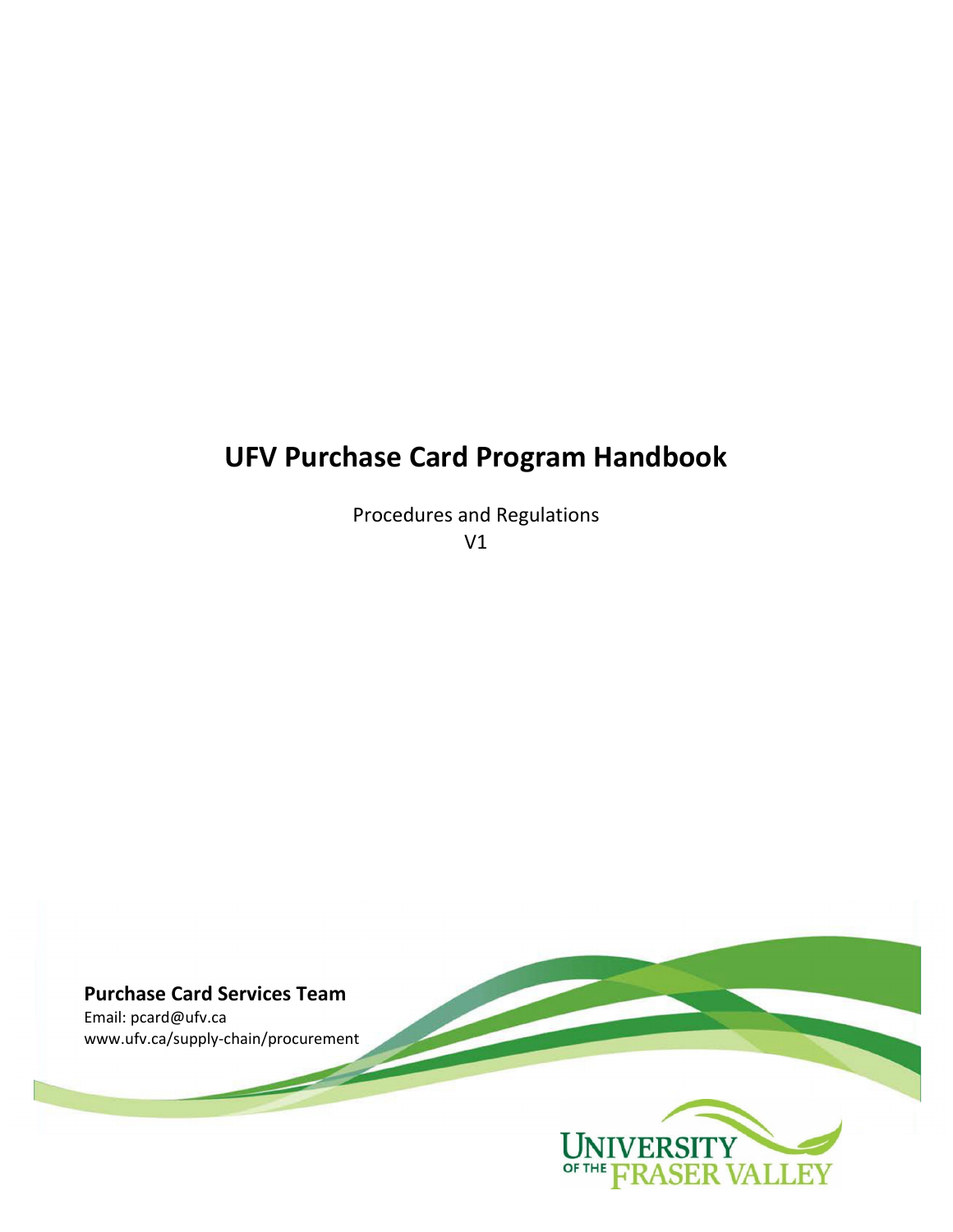# **Table of Contents**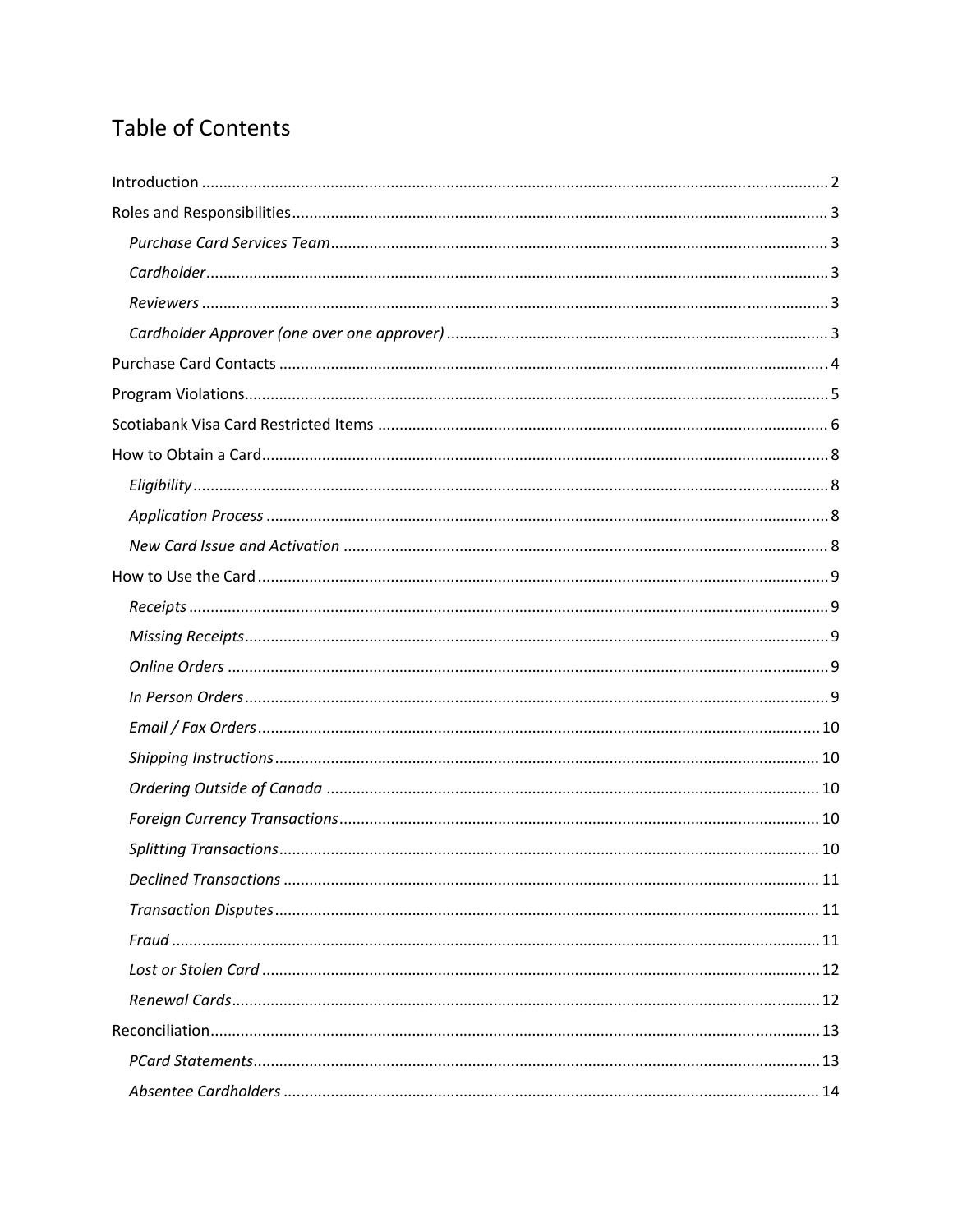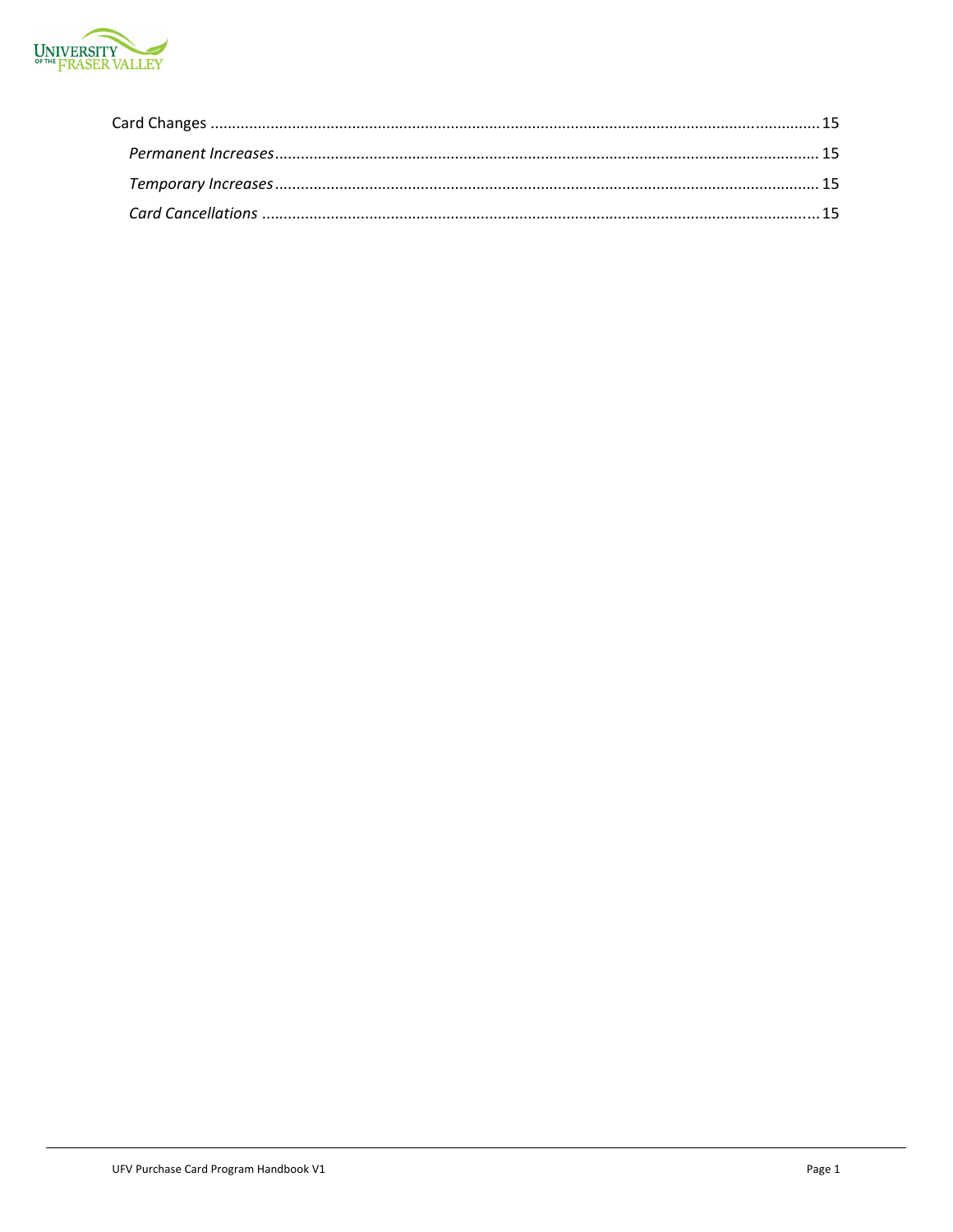

# Introduction

The UFV Scotiabank Visa Card (PCard) Program is based on the world's most widely accepted credit card, Visa. It has been implemented to enable departments to make low dollar (up to \$5,000) purchases and payments according to university purchasing policies and procedures. This program will significantly reduce the need for personal fund expenditures, petty cash, or reimbursements.

The PCard Program is intended to work in conjunction with existing UFV policies and procedures and preferred supplier agreements or contracts. The PCard will have restrictions on specific types of purchases, merchant types and dollar limits to comply with public sector procurement requirements and to provide expenditure controls.

Benefits include:

- Convenient and cost-effective method of making purchases up to \$5,000
- Online reconciliation and coding of charges
- Reduced need for petty cash funds
- Improved management reporting of purchasing activities
- Reduced vendor payment time and volume
- Automated monthly upload of charges into the reporting system
- No annual credit card fees

Prior to applying for a UFV PCard, please read this Handbook carefully and in its entirety. This handbook provides guidelines under which you may utilize your PCard and provides information about the process, the allowable and restricted purchases, records that must be maintained as well as other needed information. Your signature on the Cardholder Agreement Form indicates that you understand the intent of the program and agree to adhere to the guidelines established for the program.

Record keeping will be essential to ensure the success of this program. This is not an extraordinary requirement – standard reimbursement policies require retention of receipts.

Remember, you are committing UFV funds each time you use the PCard. This is a responsibility that cannot be taken lightly. You are asked to treat this program with the same sense of responsibility and security you would use with your own personal credit card.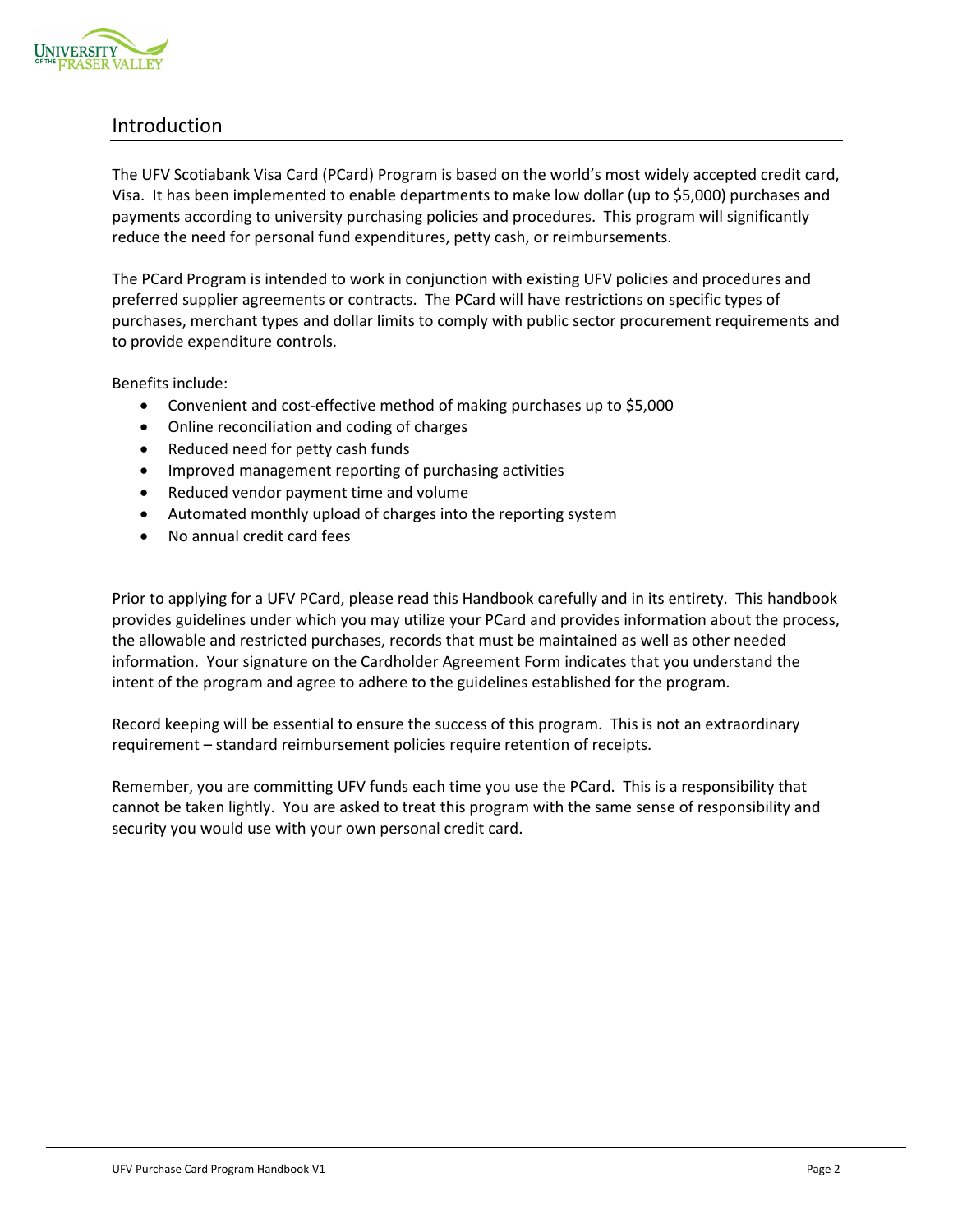

# Roles and Responsibilities

# *Purchase Card Services Team*

The Purchase Card Services team oversees the program, establishes procedures and regulations, provides reports and assists Cardholders with issue resolution. The Team is responsible for monitoring the efficiency of the programs and compliance with the procedures as outlined in this handbook.

# *Cardholder*

The Cardholder accepts the responsibility of being issued a university PCard by reviewing the Purchasing Card Handbook, signing the Cardholder Agreement, and taking possession of the physical card. Cardholders are responsible to adhere to the Cardholder Agreement. Cardholders are expected to respond to requests from the Purchase Card Services Team regarding overdue expense reports, missing receipts or insufficient documentation and questions regarding specific expenditures charged to the PCard in a timely manner.

#### *Reviewers*

Reviewers are assigned by the Cardholder Approver to be responsible to review transactions on the Cardholder's behalf to ensure the Cardholder is adhering to both the Purchasing Card Handbook and the Cardholder Agreement. Once the Reviewer confirms the expense report is accurate and has all of the appropriate supporting information, the Reviewer will submit the expense report electronically to Accounts Payable via CentreSuite and will submit the hardcopy of the expense report to the Cardholder Approver (one over one approver).

Note: Regardless of the assignment of a Reviewer, the Cardholder remains responsible for appropriate card usage and deadlines. The Cardholder must provide the Reviewer with adequate information so the Reviewer may complete the task in a timely manner in order to meet the deadlines stated in this handbook. This information includes the monthly credit card statement and all related invoices/receipts.

#### *Cardholder Approver (one over one approver)*

A Cardholder Approver is responsible for ensuring that the Cardholder to whom they issue a card, can be trusted to spend department and/or project funds in a responsible manner, this is also known as the spending authority on the account.

The Cardholder Approver is also responsible for ensuring the Cardholder's expense report is reviewed, approved and supporting documentation is attached prior to submission to Financial Services. By approving the expense report, the Cardholder Approver confirms that supporting receipts have been reviewed and that the charges are legitimate university expenses, are reasonable and in compliance with university policy.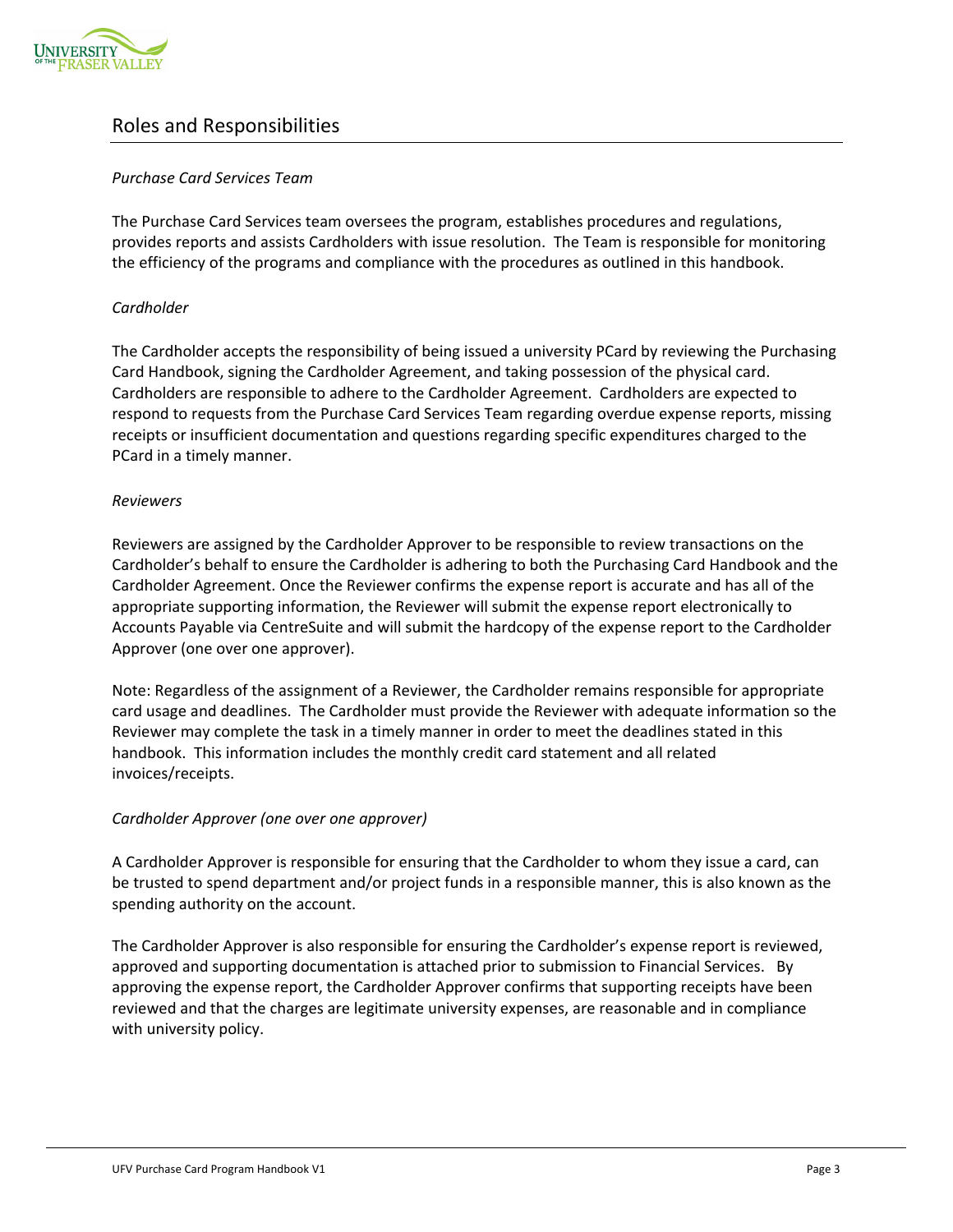

# Purchase Card Contacts

For general inquiries, please contact the Purchase Card Services Team at pcard@ufv.ca.

For questions regarding obtaining a card, limit changes or cancellations please contact:

Danielle Fournier (604) 854‐4519 Danielle.Fournier@ufv.ca

For questions regarding CentreSuite or reconciling your card please contact:

Regina Yorga (604) 557‐4025 Regina.Yorga@ufv.ca

The Scotiabank Call Centre can also be contacted 24/7 for telephone support. When contacting the Call Centre, they will verify your identity by asking for your "significant date" which is the date you selected on the application form for your card.

The Call Centre can help with:

- Activating new cards
- Resetting the PIN
- Providing general account information
- Cancelling lost or stolen cards
- Processing disputes
- Providing available balance information

The phone number for the Call Centre is: 1‐888‐823‐9657.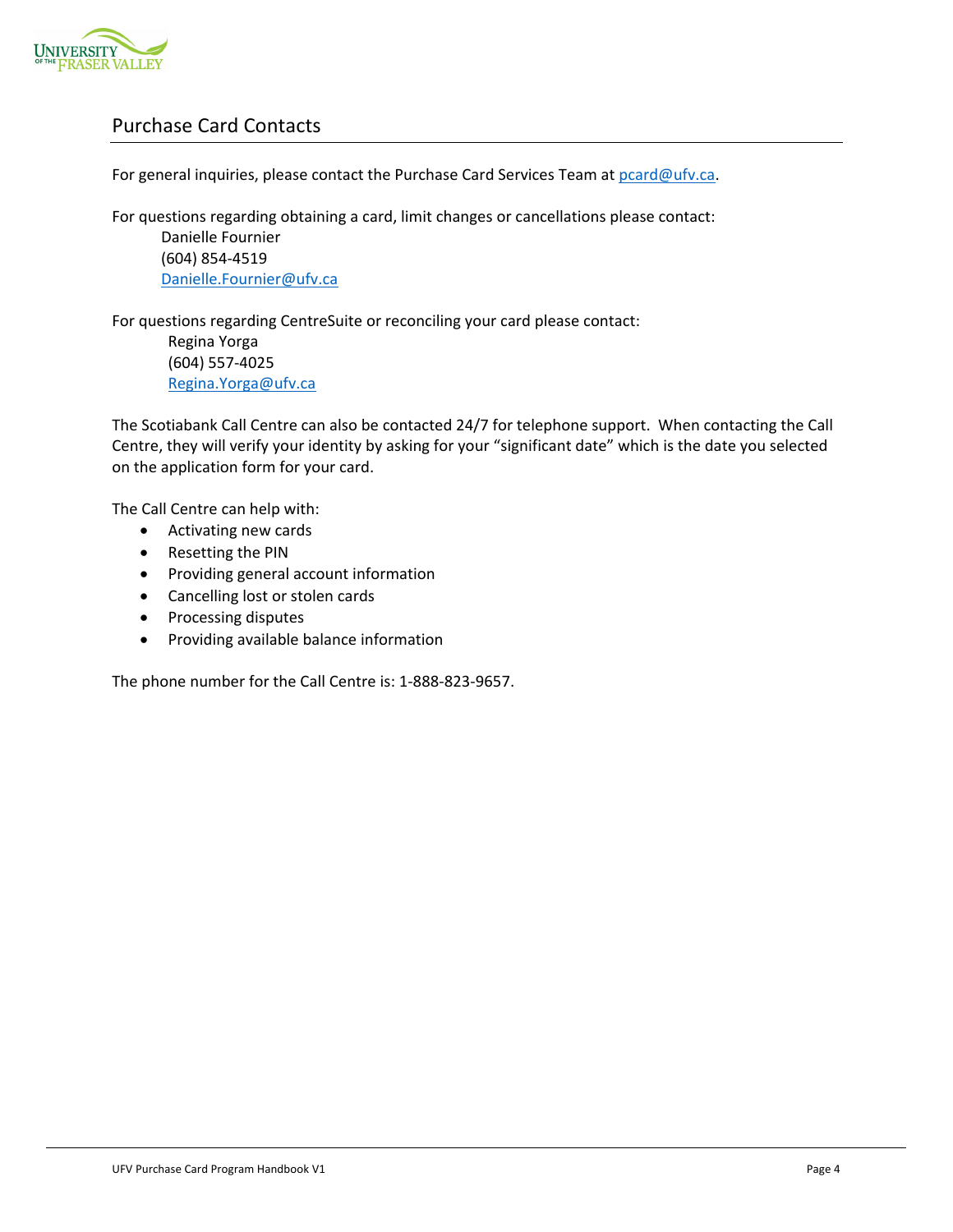

# Program Violations

The UFV PCard is entrusted to individuals in accordance with the procedures outlined in this Handbook and the PCard Agreement. Individuals are required to immediately bring to the attention of the Purchase Card Services team any misuse or unauthorized use of the PCard.

Failure to adhere to university policies and this Handbook may result in appropriate consequences, including but not limited to the cancellation of the UFV PCard, termination of PCard user privileges, reimbursement to the university of any unauthorized purchases, and may also result in disciplinary action. The Director of Financial Services or the Director of Supply Chain reserves the right to remove all cards at an individual or departmental level for non‐compliance.

Policy violations include, but are not limited to:

- PCard used to purchase restricted items (page 6), including personal purchases made in error
- Not reporting a lost or stolen card
- Late submission of the reconciled and approved PCard statement to Financial Services, including CentreSuite approvals
- Missing backup documentation (i.e. receipts)
- Splitting transactions in order to stay within authorized limits
- Missing the appropriate signatures

The following steps may be taken if violations are found:

- $\bullet$  1<sup>st</sup> step Warning
- $\bullet$  2<sup>nd</sup> step 6 month card suspension
- 3<sup>rd</sup> step Card cancellation

In the event the Cardholder disagrees with the decision to suspend or cancel their card, an appeal may be filed with the PCard Services Team.

Continuous monitoring of all PCard transactions will apply to all Cardholders. Please ensure all original documents are submitted as required.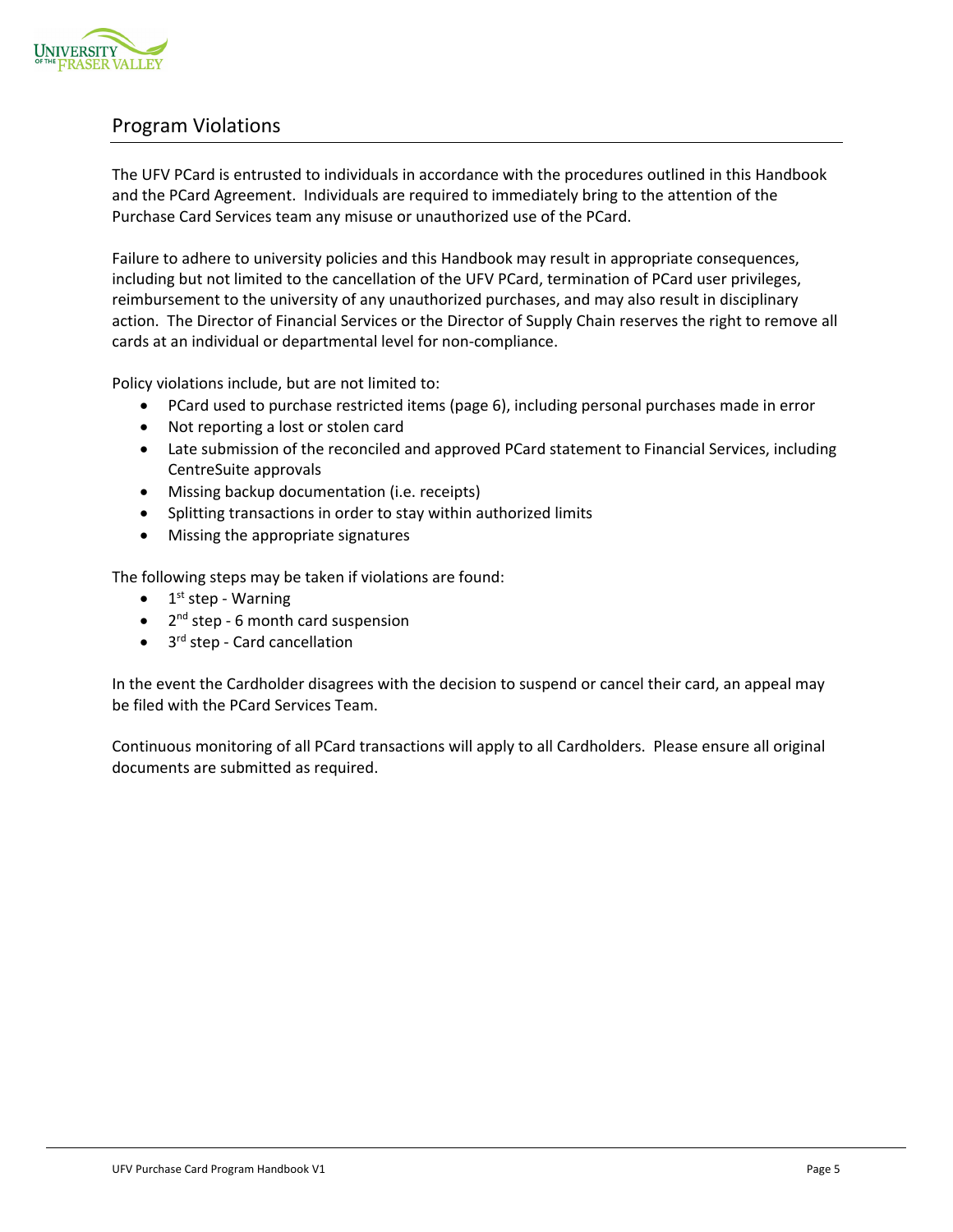

# Scotiabank Visa Card Restricted Items

Prior approval from the noted authority must be obtained prior to the following types of transactions. In the case of a discrepancy between this and the Business and Travel Expense procedures, the Business and Travel Expense procedures will prevail.

Alcoholic beverages – approval from a Vice President or higher.

\*Approval memo must be included along with supporting documentation when submitting the PCard expense report.

UFV Scotiabank Visa cards must **NOT** be used for the following transaction types. In the case of a discrepancy between this and the Business and Travel Expense procedures, the Business and Travel Expense procedures will prevail.

#### **General**

- Personal or private use
- Splitting transactions to circumvent limits
- Cash advances, ATM transactions, and the purchasing of bank drafts, money orders, or cryptocurrency
- On-campus/interdepartmental purchases of goods or services (i.e. Bookstore, Print Services)
- Professional development any expense to be allocated to professional development is required to be completed through personal purchase and reimbursement (see HR website)
- Office furniture all office furniture purchases must be made through Procurement Services.
- Club Memberships -for personal recreation or socializing purposes such as fitness, golf or social clubs (certain memberships, with departmental approval, may be allowed but a Cardholder must not personally benefit from the membership)
- Donations
- Fines including, but not limited to:
	- a. Library
	- b. Parking
	- c. Traffic fines
- Gift cards for employees
- Gasoline (UNLESS for rental or fleet vehicles), automobile repairs and expenses
- Household moving and relocation expenses
- Kennel costs for pets
- NEXUS border clearance fees
- Pre-Authorized/Automatic Payments

#### **Business & Travel Expenses**

- Airport lounge access fees
- Costs resulting from failure to cancel a guaranteed reservation
- Hotel fees including, but not limited to:
	- a. Upgrades
	- b. Non‐mandatory activity fees
	- c. Pet Fees/Charges
- Excess personal baggage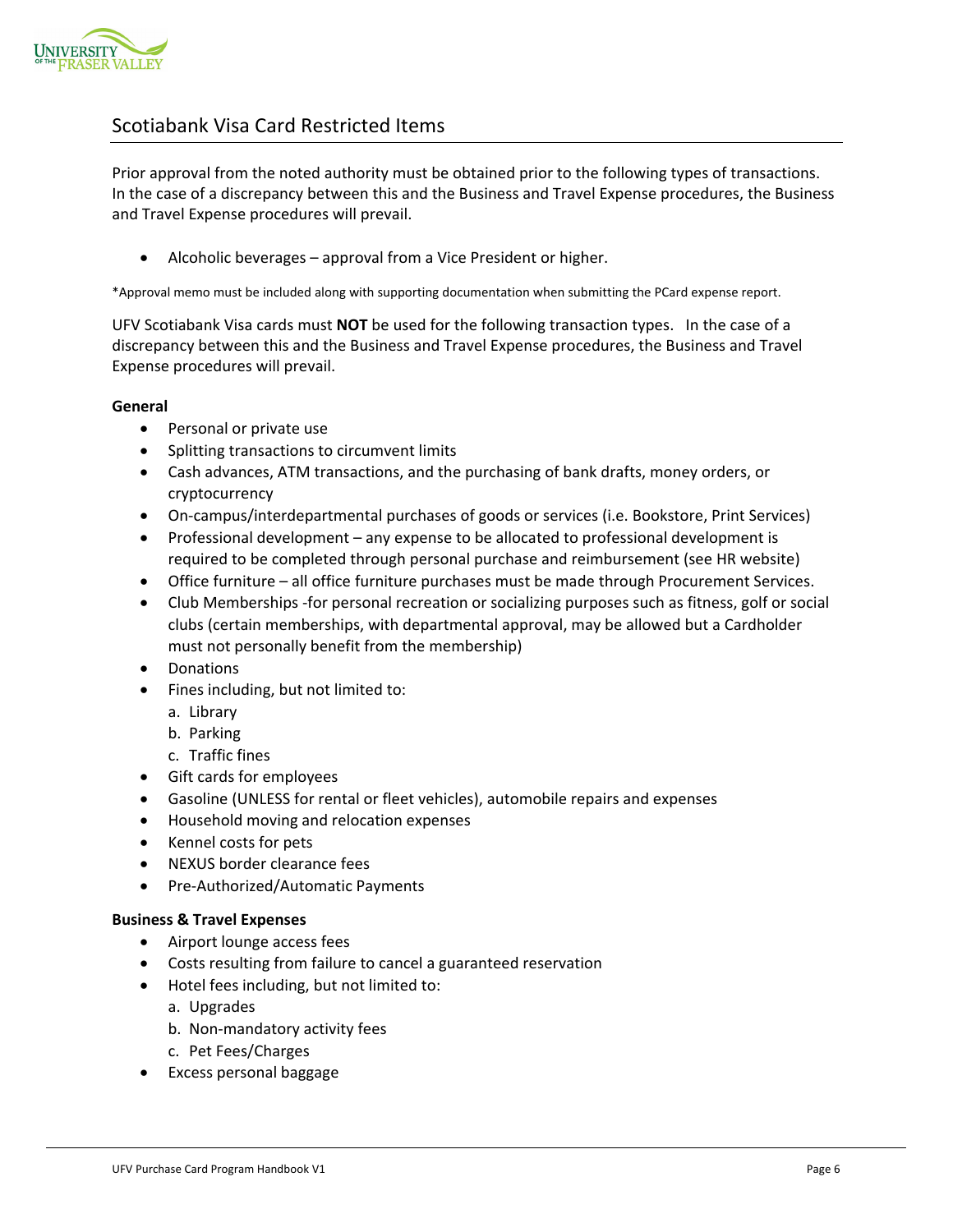

- Loss or damage to personal possessions. Compensation may be available from other sources such as airlines, insurance, etc.
- Passport application or renewal fees

# **Utilities and Capital**

- Building or equipment maintenance EXCEPT for minor maintenance with prior approval of Facilities Management
- Purchases that are part of a capital project (such as construction or renovations) including capital costs and related soft costs
- Consulting fees and contracted services of independent contractors
- Property taxes, gas or electricity bills
- Permits
- Discretionary carbon offset fees

#### **Technology**

- Computers
- Monitors
- Laptops
- iPads
- Smartphones
- Software and related licenses, subscriptions, and recurring fees

To procure the above items, contact ITS (software.manager@ufv.ca or hardware.manager@ufv.ca). The university has a number of existing licensing arrangements that may meet your needs.

- Printers Contact Print Services to procure this item
- Cable modem, DSL, or other internet connection charges and/or services

#### **Terms and Conditions**

If a supplier is requesting an agreement be signed with Terms and Conditions, please contact Procurement before proceeding with the transaction.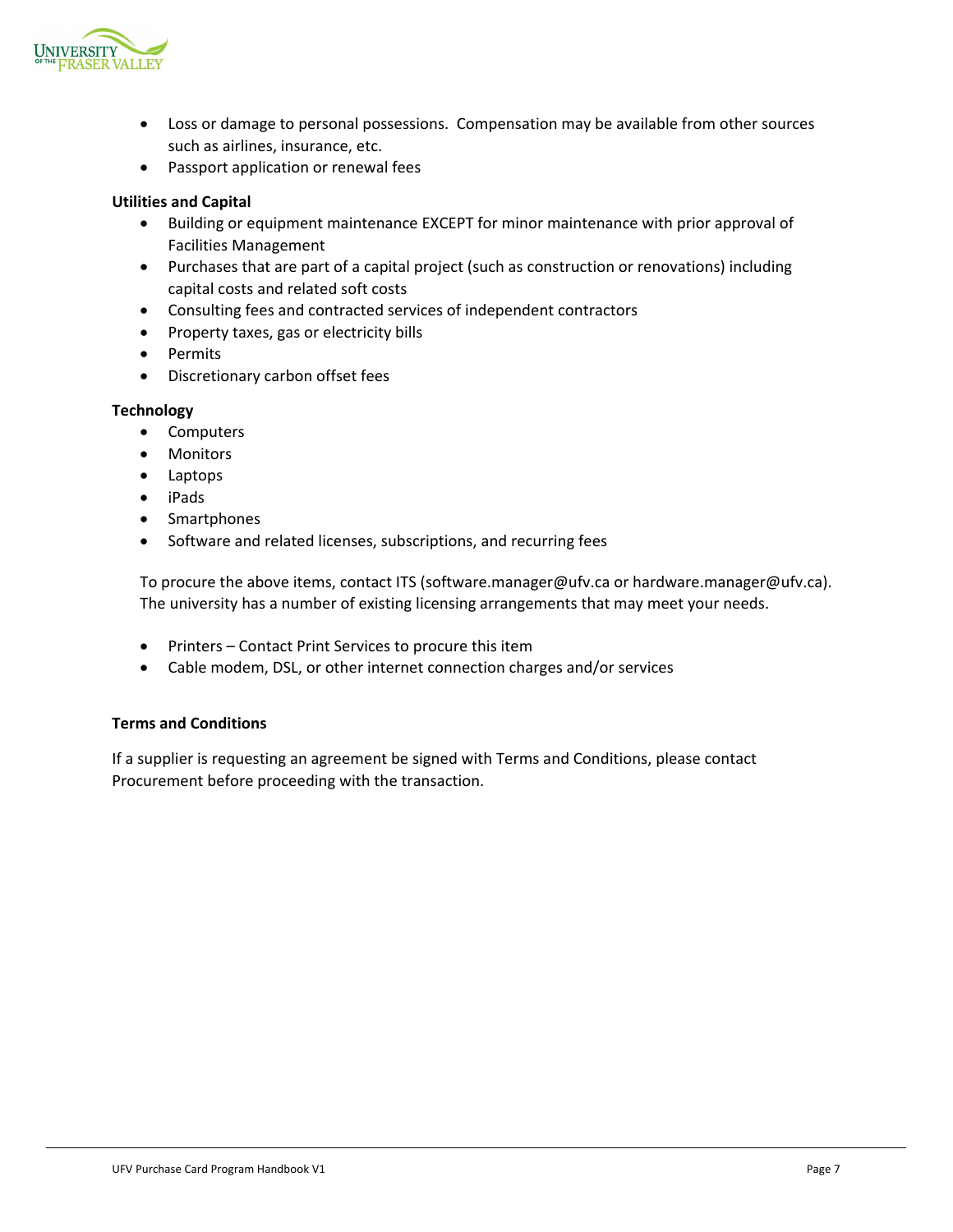

# How to Obtain a Card

# *Eligibility*

To be a Cardholder, you must be a permanent university employee (full‐time or part‐time) authorized by a Vice President, Associate Vice President, Dean, or Director of your department. Signing the application indicates that the applicant has read and agrees to comply with this Handbook, university policies and the responsibilities associated with becoming a Cardholder.

# *Application Process*

- 1. Complete the *UFV Scotiabank Visa Card Application Form* available on the Procurement website
- 2. Obtain all required signatures. All agreements must be approved by the applicants Cardholder Approver
- 3. Return the completed form for processing by intercampus mail to Procurement Services, Abbotsford Campus, A291
- 4. Applicants will be contacted by email to schedule a convenient time to receive their new card

Note: Any errors or omissions on the application form will result in delays in the processing of the form.

# *New Card Issue and Activation*

Before the card is issued, it is mandatory for each new Cardholder to review the PCard Program Handbook which includes security, compliance and Cardholder responsibilities. Cardholder sign‐off on the Cardholder Agreement acknowledges receipt of the card and agreement to program compliance.

To activate the card, first confirm the name embossed on the card is correct and sign the back of the card in the space provided. If the name is incorrect, contact pcard@ufv.ca immediately. The card can now be activated by following the instructions on the activation sticker on the face of the card. Make sure you know your significant date before activating, this will be required when you call to activate. Activation is instant, and card usage can begin immediately.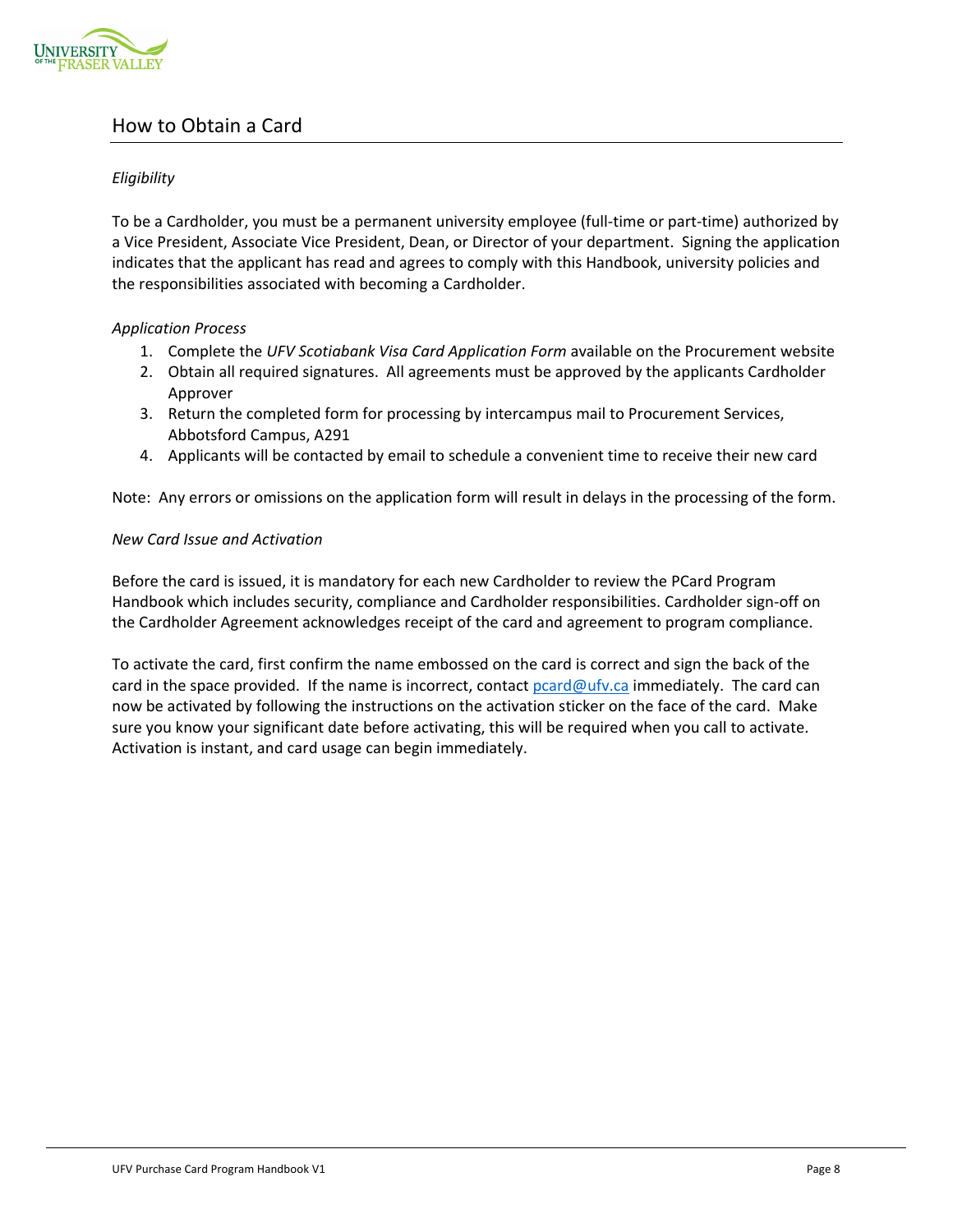

# How to Use the Card

The UFV PCard may be accepted at any merchant that accepts the VISA card. You are responsible for the security of your card, and the transactions made with your card. A card used out of compliance with the guidelines established for this program will result in consequences, up to and including permanent termination of your Cardholder account.

The card is NOT to be used for ANY of the items listed on the Restricted Items List found on page 5.

# *Receipts*

For each charge on the PCard, a detailed receipt must be obtained and submitted with the expense report to Financial Services by the **21st** of each month. At a minimum, this receipt must include the following information:

- Merchant Name
- Date of purchase/payment
- Description and quantity of each item purchased
- Unit cost
- Total cost charged to the card\*

\*Circumstances where the total cost charged to the card is different than the detailed receipt (i.e. restaurant purchase) the POS receipt is required.

Note: Please refer to the Business & Travel Expense Procedures for further details of required supporting documentation.

#### *Missing Receipts*

In the event a Cardholder has lost a receipt, the Cardholder must make an attempt to obtain a copy of the receipt directly from the merchant. If a receipt cannot be obtained, the Cardholder must complete the *Lost Receipt Declaration* form which can be found on the Financial Services website under Forms. Attach the completed form to the corresponding statement.

Note: Use of the *Lost Receipt Declaration* form is to ensure that this was a valid business expense, not as a replacement for the missing original receipt. A missing original receipt will still constitute a violation.

#### *Online Orders*

When placing an order over the internet ensure you are on a secure site. To know if a site is secure, there will be a closed padlock on the status bar located at the bottom of the web browser, and https:// included in the URL of the website.

## *In Person Orders*

A merchant will use a credit card payment terminal or point‐of‐sale (POS) system to process a transaction in person. The data from the card is read from the magnetic stripe on the back or by the chip on the card.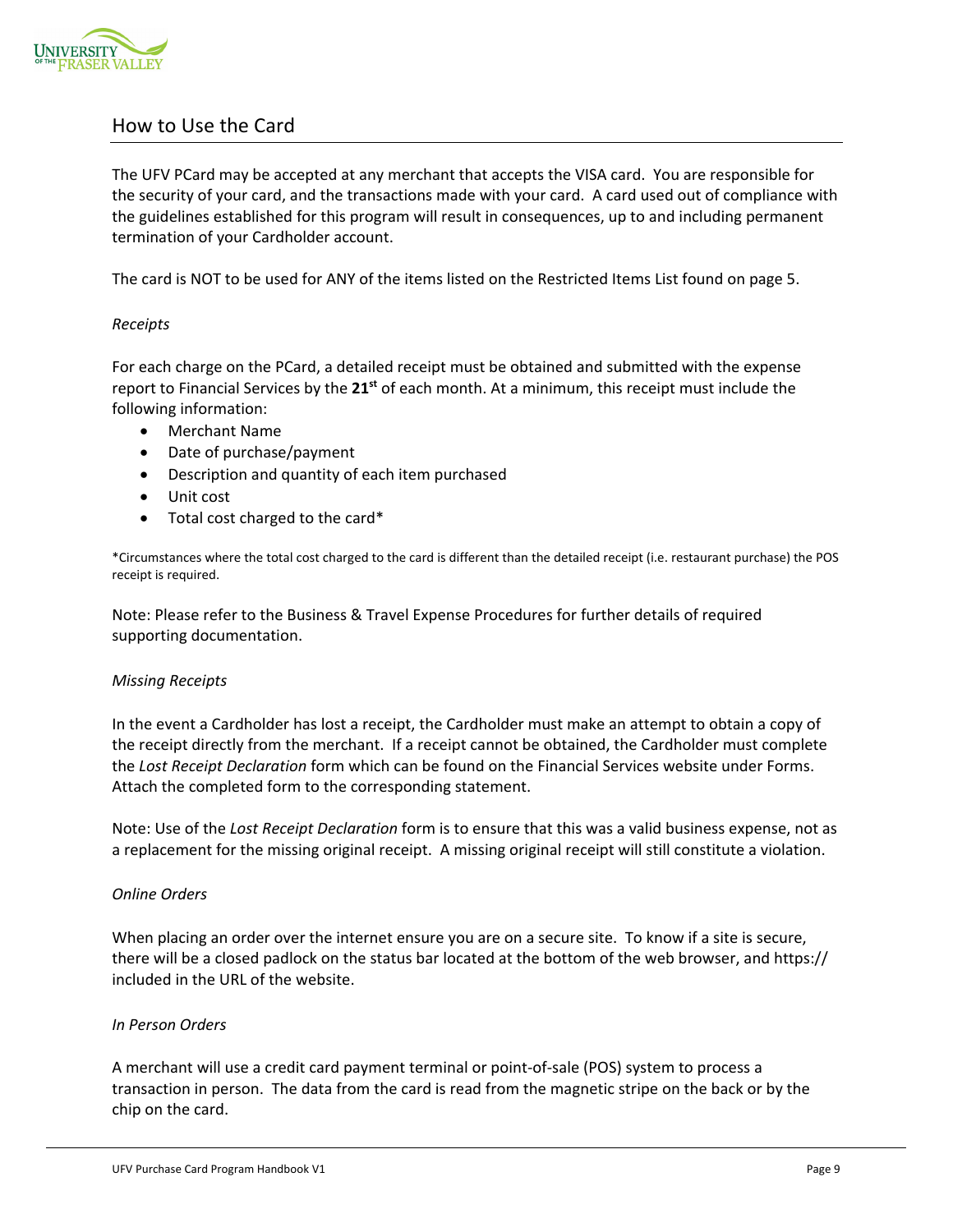

# *Email / Fax Orders*

A merchant may request the Cardholder submit their order and payment information by fax or email. The Cardholder may submit the order this way, but are prohibited from sending card information by either fax or email.

# *Shipping Instructions*

The Cardholder must provide the merchant with adequate delivery instructions for the shipment. All goods ordered should be shipped to:

Abbotsford Campus **Base Chilliwack Campus** Chilliwack Campus University of the Fraser Valley University of the Fraser Valley Building B, Room 110 33844 King Road Building A, Room 1101 45190 Caen Ave Abbotsford, BC V2S 7M8 Chilliwack, BC V2R 0N3

Attention to: <your first name and last name> PCard (for example *Joe Smith PCard)*

Note: Goods may not be shipped to your home address.

# *Ordering Outside of Canada*

If customs clearance is required, advise the merchant to use UFV's customs broker:

Pacific Customs Brokers Ltd.  $101 - 17637$  1st Avenue Surrey, BC Canada V3S 9S1 Email: info@pcb.ca Tel: (604) 538‐1566 Fax: (604) 538‐7704

The Cardholder must ensure the vendor is made aware that the country of origin (where product is made) is included on the invoice of the product being ordered.

#### *Foreign Currency Transactions*

Transactions in a foreign currency are converted to Canadian dollars at the exchange rate in effect as determined by Visa International on the date the transaction was posted by the supplier to Visa, and is debited or credited to the card. The rate may be different from the rate in effect on the date the transaction was made. Cardholders should contact Scotiabank for more information about applicable transaction fees.

#### *Splitting Transactions*

A Cardholder should never request a merchant split a charge into smaller amounts to circumvent the card limits they have been authorized for. Splitting of transactions is a violation of this Handbook as well as the UFV Procurement Policies and Guidelines. If a transaction will exceed the transaction limit, the Cardholder can request a temporary increase by submitting the *Maintenance Request Form* to the Purchase Card Services team.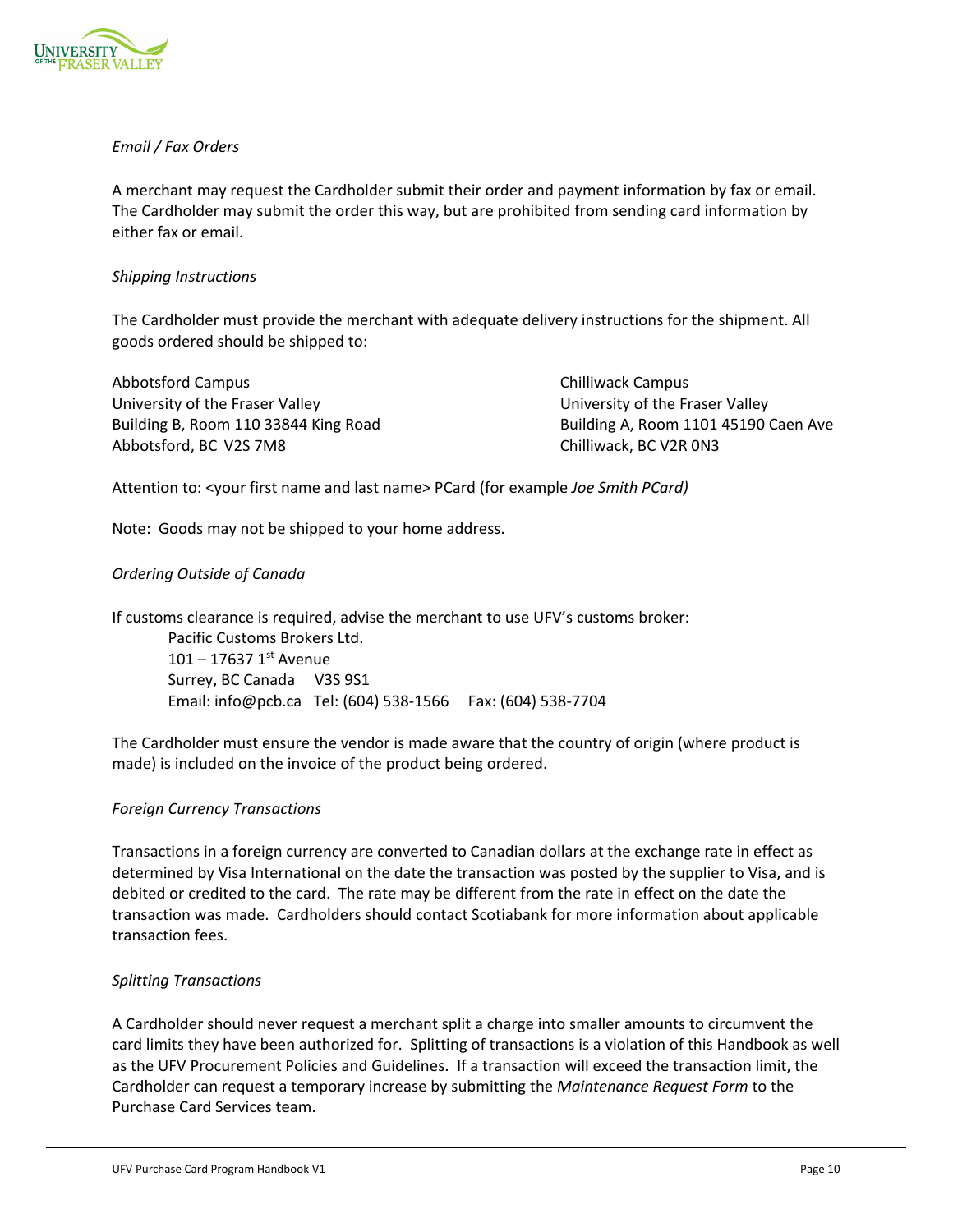

# *Declined Transactions*

Some merchants have been prohibited from usage in the program (for example, liquor stores) because they do not fit into the policies established by the university. If you present your card to any of these merchants, the transaction will be declined. If you are declined and you feel the decline should not have occurred, you may contact the Purchase Card Services Team to determine the exact reason the transaction was declined. Please note that transaction and monthly limits are strictly enforced and you will be declined if you attempt to purchase items that exceed those limits.

Other common reasons for a declined transaction:

- Billing address and information provided by the Cardholder does not match that on file with Scotiabank
- The merchant is incorrectly classified under a MCC (merchant category code) Code
- The merchant has incorrectly noted the card number and/or expiration date (the Cardholder should verify)

# *Transaction Disputes*

Each month, Cardholders should review their statement, regardless of whether or not the card was used. In the event of a discrepancy with any charges on the statement, Cardholders should first attempt to resolve directly with the merchant. If the merchant is unable to assist, the Scotiabank Call Centre can be contacted to assist in the matter.

The Scotiabank Call Centre should be called at 1‐888‐823‐9657 in the following situations:

- Do not recognize charge
- Billed for different amount than receipt shows
- Billed for merchandise/service not received
- Disputing quality of merchandise/service received
- Billed for cancelled serviced
- Returned merchandise with no credit received
- Unauthorized transaction
- Fraudulent transaction

A formal dispute can be submitted once a transaction is identified as invalid or fraudulent. Cardholders have 60 days to dispute a transaction from the date the transaction was made. Scotiabank will investigate the matter and will contact the Cardholder with a final resolution.

#### *Fraud*

For an unauthorized transaction, disputing a transaction will cause the card to be immediately cancelled, and a new card will be issued.

The process to dispute an unauthorized transaction involves the following steps:

- 1. Contact Scotiabank Commercial Card Services
- 2. Scotiabank will validate the transactions that are valid and invalid
- 3. Scotiabank will cancel the card and initiate a fraud investigation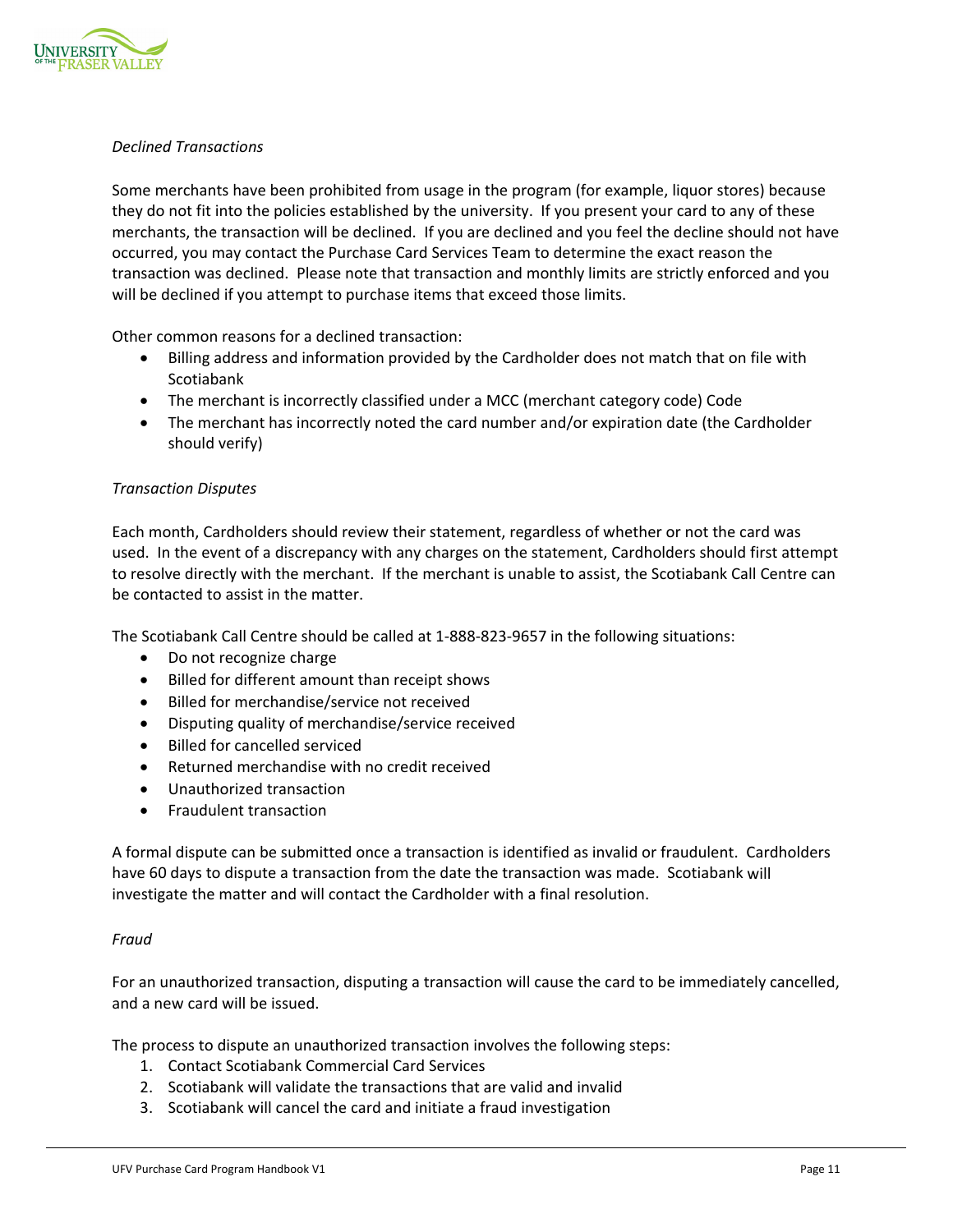

- 4. A new card will be issued
- 5. Details of the dispute(s) are to be noted on the *Declaration of Disputed Charges form*
- 6. Cardholder signs and forwards a copy to the Purchase Card Services Team

Note: In the event a card is compromised, Scotiabank will cancel the card immediately upon notification and issue a new card. Cardholders should ask the Customer Service agent to send their new card by courier at no charge. Cardholders should be aware that they will be without a card until the replacement arrives.

#### *Lost or Stolen Card*

Cards must be stored in a safe place. In the event a card is lost, stolen, or compromised, the Cardholder must first report to the Scotiabank Help Desk and then inform the Purchase Card Services Team. Contact numbers are below:

In Canada or USA: 1‐888‐823‐9657 All other locations: 1‐416‐750‐6138

#### *Renewal Cards*

The expiry date for each card falls on the last day of the month identified on the card. Renewal cards are issued automatically, and arrive shortly before expiration. Cardholders are contacted when the card is available for pick‐up.

If a card has expired without a replacement being issued, Cardholders must contact the Purchase Card Services Team immediately. In addition, if the Cardholder is scheduled to travel around the card expiry date, a renewal card can be issued early upon request. Cardholders should expect 10‐14 business days for delivery.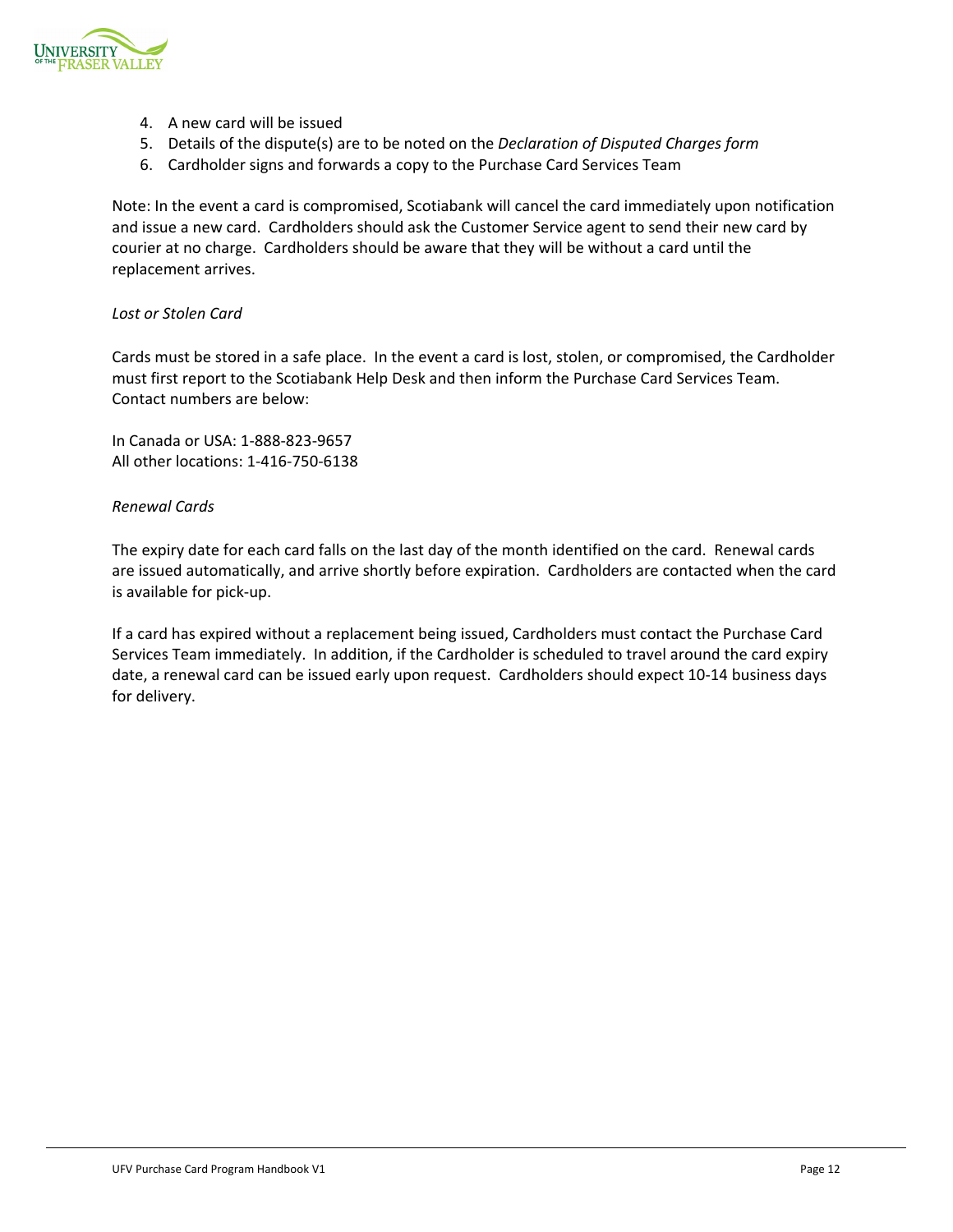

# Reconciliation

Each card has a default budget code and account code which is assigned to each transaction made by that card. Payment of transactions will be automatically charged to those default codes unless changed within CentreSuite during reconciliation.

Departments are responsible for ensuring the expenses are allocated correctly.

# *PCard Statements*

On a monthly basis, Cardholders must send a reviewed and approved expense report with supporting documentation to Financial Services, this is a requirement of the PCard program. Failure to adhere to this requirement will initiate a violation process that could result in deactivation and eventual termination of the Cardholders account.

Steps to complete the monthly reporting process are:

- **•** After the last day of the billing cycle (monthly on the  $5<sup>th</sup>$ ), logon to CentreSuite to review your expense report for accuracy of charges and compliance with university policies
- Review the PCard transactions and reallocate charges to the appropriate budget and account codes as necessary
- Record a description of the transactions, for example, "office supplies for new faculty office". Be as descriptive as possible by including (if applicable):
	- o The number of people attending
	- o Length of travel
	- o Where travel originated and ended
- Electronically submit your expense report to your reviewer (if applicable)
- Print out the expense report from CentreSuite, attach supporting documentation/receipts and submit to your reviewer (if applicable)
- Once reviewed, obtain one-over-one approval and send the reporting package to Financial Services by the **21st** of the month as well as submit your expense report electronically through **CentreSuite** 
	- $\circ$  Handwritten changes to default coding on expense reports are not processed by Financial Services
- Follow up with the merchant and Scotiabank on disputed charges or charges that are inaccurate.
- Ensure disputed charges, if any, from the previous month have been resolved

For more detailed information, please refer to the Scotiabank Visa Card-Getting Started guide available on the Financial Services website.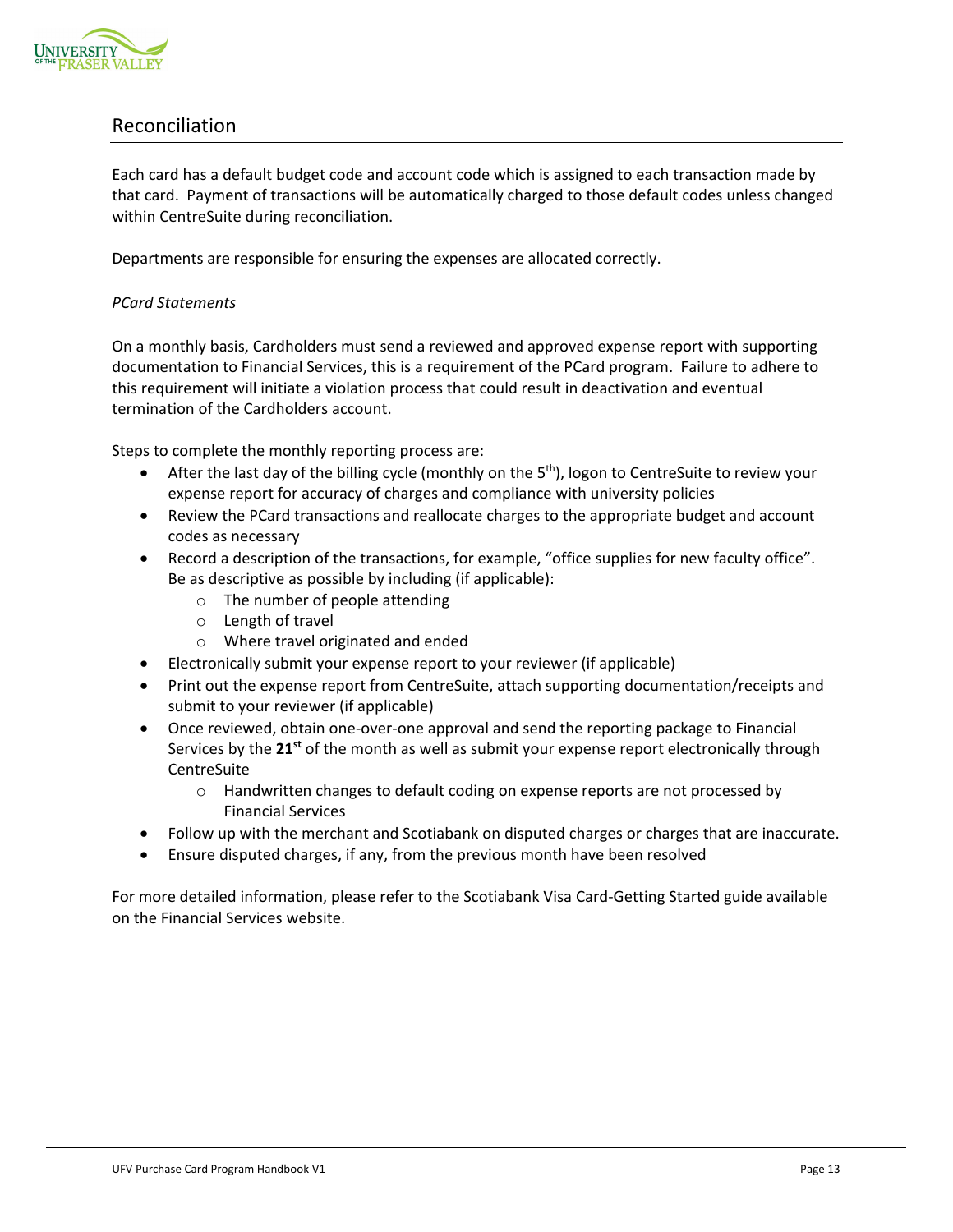

# *Absentee Cardholders*

If a Cardholder is away from the university for an extended period of time while carrying on their regular work activities and there are monthly charges to their PCard, reporting to Financial Services is still required. If it is not possible to sign the PCard expense reports in person and provide original receipts at the time the expense report is due to Financial Services, the Cardholder must work with their Reviewer or Cardholder Approver to provide the necessary approvals and documentation to Financial Services.

Cardholders who are on leave from the university, must have their PCard deactivated while they are on leave. The PCard can be reactivated upon return to work by request from the Cardholders one‐over‐one approver.